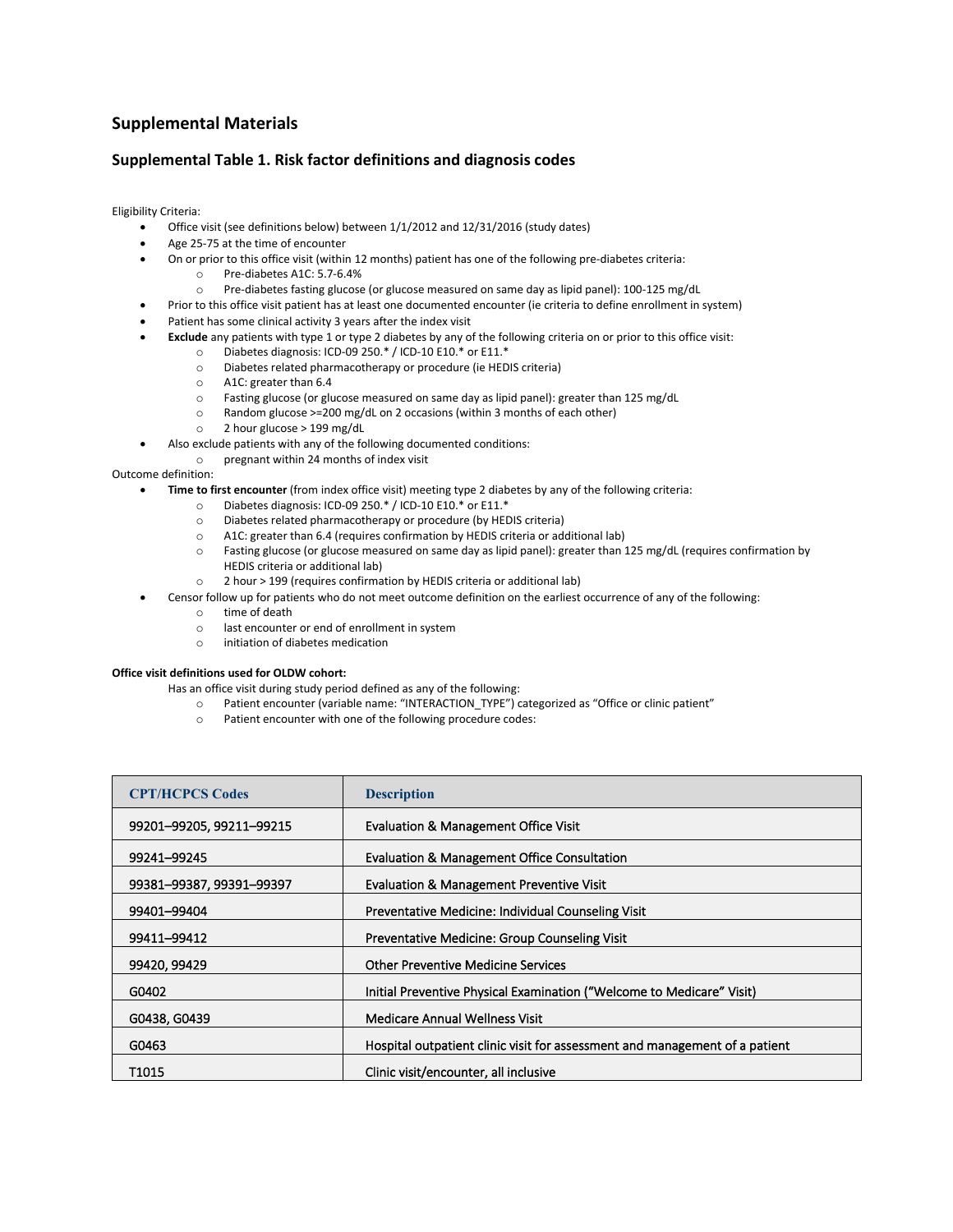**Supplemental Table 2. Refit model using complete case DPP data for estimating metformin treatment benefit**

|                                | <b>HR</b> | Lower  | Upper   | z       | P      |  |  |
|--------------------------------|-----------|--------|---------|---------|--------|--|--|
| Age, per 10 years              | 0.91      | 0.90   | 0.92    | $-1.67$ | .10    |  |  |
| Female                         | 1.06      | 0.87   | 1.29    | 0.59    | .55    |  |  |
| Black vs white                 | 9.81      | 0.85   | 113.68  | 1.83    | .07    |  |  |
| Other race vs white            | 3.82      | 0.01   | 1362.73 | 0.45    | .66    |  |  |
| Current smoker vs never        | 1.22      | 0.94   | 1.58    | 1.52    | .13    |  |  |
| Former smoker vs never         | 0.95      | 0.80   | 1.14    | $-0.52$ | .61    |  |  |
| <b>HTN</b>                     | 1.09      | 0.90   | 1.33    | 0.88    | .38    |  |  |
| A1c, per 0.1%                  | 1.09      | 0.88   | 1.35    | 7.98    | < .001 |  |  |
| FPG, per 10 mg/dL              | 1.93      | 1.91   | 1.95    | 12.88   | < .001 |  |  |
| Triglycerides, per 10 mg/dL    | 1.02      | 1.02   | 1.02    | 3.78    | < .001 |  |  |
| BMI, per 5 units               | 1.04      | 1.02   | 1.06    | 0.93    | .36    |  |  |
| SBP, per 20 mmHG               | 1.07      | 1.06   | 1.07    | 0.95    | .34    |  |  |
| HDL, per 10 mg/dL              | 0.95      | 0.94   | 0.96    | $-1.16$ | .25    |  |  |
| Black *BMI                     | 0.99      | 0.96   | 1.03    | $-0.46$ | .65    |  |  |
| Black *A1c                     | 0.70      | 0.49   | 0.99    | $-2.02$ | .04    |  |  |
| Other race*BMI                 | 1.02      | 0.95   | 1.09    | 0.49    | .62    |  |  |
| Other race*A1c                 | 0.72      | 0.29   | 1.83    | $-0.69$ | .49    |  |  |
|                                |           |        |         |         |        |  |  |
| C-statistic                    | 0.719     |        |         |         |        |  |  |
| Optimism corrected c-statistic |           | 0.710  |         |         |        |  |  |
| Calibration slope (bootstrap)  |           | 0.951  |         |         |        |  |  |
| Baseline hazard at 3 years     |           | 0.2016 |         |         |        |  |  |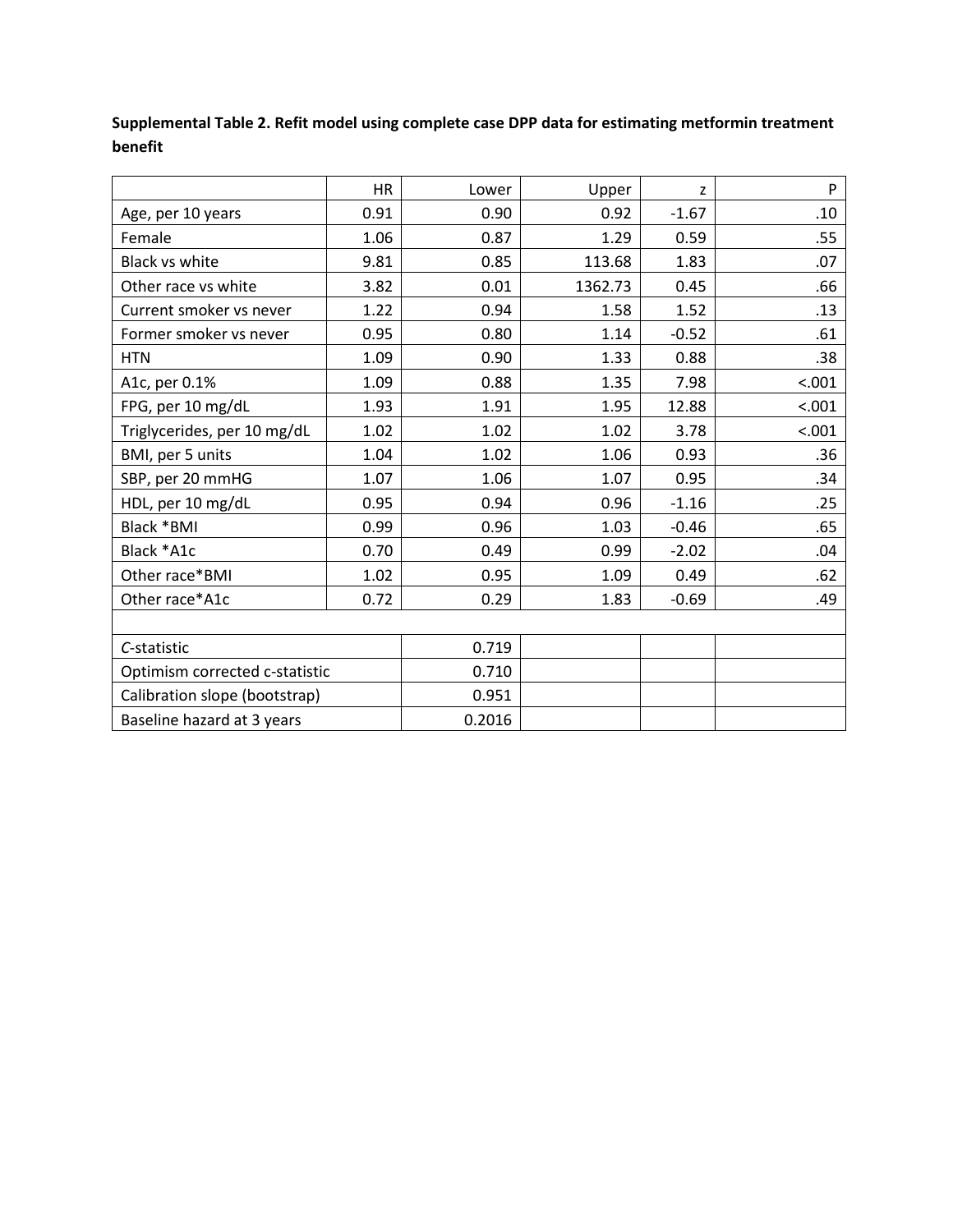## **Supplemental Table 3. Metformin relative risk reduction look-up table**

| 3-year risk (usual care) | <b>HR</b> | <b>RRR</b> | 3-year risk (metformin) | <b>ARR</b> | <b>NNT</b>               |                                  |
|--------------------------|-----------|------------|-------------------------|------------|--------------------------|----------------------------------|
| 1%                       | 1.00      | 0.00       | 1.0%                    | 0.0%       | $\Box$                   | HR = hazard ratio                |
|                          |           |            |                         |            |                          | RRR= relative risk               |
| 2%                       | 1.00      | 0.00       | 2.0%                    | 0.0%       | $\blacksquare$           | reduction<br>ARR = absolute risk |
| 3%                       | 1.00      | 0.00       | 3.0%                    | 0.0%       |                          | reduction                        |
|                          |           |            |                         |            |                          | NNT= number needed to            |
| 4%                       | 1.00      | 0.00       | 4.0%                    | 0.0%       |                          | treat                            |
| 5%                       | 1.00      | 0.00       | 5.0%                    | 0.0%       | $\overline{\phantom{a}}$ |                                  |
| 6%                       | 1.00      | 0.00       | 6.0%                    | 0.0%       | $\overline{\phantom{a}}$ |                                  |
| 7%                       | 1.00      | 0.00       | 7.0%                    | 0.0%       | $\overline{\phantom{a}}$ |                                  |
| $8\%$                    | 1.00      | 0.00       | 8.0%                    | 0.0%       |                          |                                  |
| 9%                       | 0.99      | 0.01       | 8.9%                    | 0.1%       | 1558                     |                                  |
| 10%                      | 0.96      | 0.04       | 9.6%                    | 0.4%       | 241                      |                                  |
| 11%                      | 0.92      | 0.08       | 10.1%                   | 0.9%       | 110                      |                                  |
| 12%                      | 0.89      | 0.11       | 10.7%                   | 1.3%       | 79                       |                                  |
| 13%                      | 0.86      | 0.14       | 11.2%                   | 1.8%       | 57                       |                                  |
| 14%                      | 0.84      | 0.16       | 11.8%                   | 2.2%       | 45                       |                                  |
| 15%                      | 0.82      | 0.18       | 12.3%                   | 2.7%       | 37                       |                                  |
| 16%                      | 0.80      | 0.20       | 12.8%                   | 3.2%       | 31                       |                                  |
| 17%                      | 0.78      | 0.22       | 13.2%                   | 3.8%       | 27                       |                                  |
| 18%                      | 0.76      | 0.24       | 13.6%                   | 4.4%       | 23                       |                                  |
| 19%                      | 0.74      | 0.26       | 14.1%                   | 4.9%       | 21                       |                                  |
| 20%                      | 0.73      | 0.27       | 14.6%                   | 5.4%       | 19                       |                                  |
| 21%                      | 0.71      | 0.29       | 15.0%                   | 6.0%       | 17                       |                                  |
| 22%                      | 0.70      | 0.30       | 15.4%                   | 6.6%       | 16                       |                                  |
| 23%                      | 0.69      | 0.31       | 15.9%                   | 7.1%       | 14                       |                                  |
| 24%                      | 0.68      | 0.32       | 16.3%                   | 7.7%       | 13                       |                                  |
| 25%                      | 0.67      | 0.33       | 16.7%                   | 8.3%       | 12                       |                                  |
| 26%                      | 0.65      | 0.35       | 17.0%                   | 9.0%       | 12                       |                                  |
| 27%                      | 0.65      | 0.35       | 17.5%                   | 9.5%       | 11                       |                                  |
| 28%                      | 0.64      | 0.36       | 17.9%                   | 10.1%      | 10                       |                                  |
| 29%                      | 0.63      | 0.37       | 18.2%                   | 10.8%      | 10                       |                                  |
| 30%                      | 0.62      | 0.38       | 18.5%                   | 11.5%      | 9                        |                                  |
| 31%                      | 0.61      | 0.39       | 19.0%                   | 12.0%      | $\boldsymbol{9}$         |                                  |
| 32%                      | 0.60      | 0.40       | 19.3%                   | 12.7%      | $\,8\,$                  |                                  |
| 33%                      | 0.60      | 0.40       | 19.7%                   | 13.3%      | 8                        |                                  |
| 34%                      | 0.59      | 0.41       | 19.9%                   | 14.1%      | $\,8\,$                  |                                  |
| 35%                      | 0.58      | 0.42       | 20.4%                   | 14.6%      | $\overline{7}$           |                                  |
| 36%                      | 0.57      | 0.43       | 20.6%                   | 15.4%      | $\overline{7}$           |                                  |
| 37%                      | 0.57      | 0.43       | 21.0%                   | 16.0%      | $\overline{7}$           |                                  |
| 38%                      | 0.56      | 0.44       | 21.4%                   | 16.6%      | $\overline{7}$           |                                  |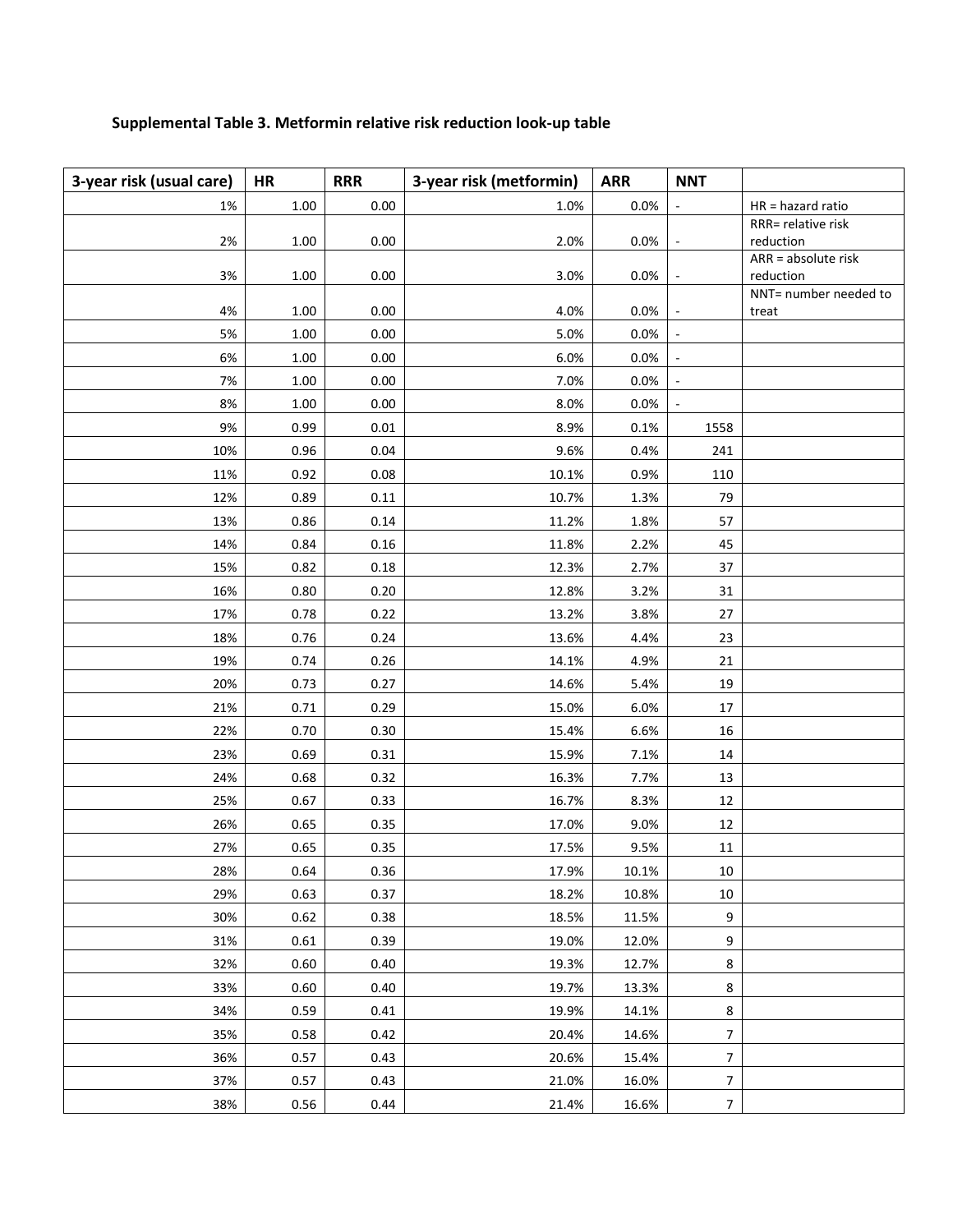| 39%        | 0.55         | 0.45         | 21.6%          | 17.4%          | 6              |                             |
|------------|--------------|--------------|----------------|----------------|----------------|-----------------------------|
| 40%        | 0.55         | 0.45         | 21.9%          | 18.1%          | 6              |                             |
| 41%        | 0.54         | 0.46         | 22.3%          | 18.7%          | 6              |                             |
| 42%        | 0.53         | 0.47         | 22.5%          | 19.5%          | 6              |                             |
| 43%        | 0.53         | 0.47         | 22.8%          | 20.2%          | 5              |                             |
| 44%        | 0.53         | 0.47         | 23.1%          | 20.9%          | 5              |                             |
| 45%        | 0.52         | 0.48         | 23.5%          | 21.5%          | 5              |                             |
| 46%        | 0.51         | 0.49         | 23.6%          | 22.4%          | 5              |                             |
| 47%        | 0.51         | 0.49         | 23.9%          | 23.1%          | 5              |                             |
| 48%        | 0.50         | 0.50         | 24.2%          | 23.8%          | 5              |                             |
| 49%        | 0.50         | 0.50         | 24.5%          | 24.5%          | 5              |                             |
| 50%        | 0.50         | 0.50         | 24.8%          | 25.2%          | 4              |                             |
| 51%        | 0.49         | 0.51         | 25.1%          | 25.9%          | 4              |                             |
| 52%        | 0.48         | 0.52         | 25.2%          | 26.8%          | 4              |                             |
| 53%        | 0.48         | 0.52         | 25.4%          | 27.6%          | 4              |                             |
| 54%        | 0.48         | 0.52         | 25.7%          | 28.3%          | 4              |                             |
| 55%        | 0.47         | 0.53         | 26.0%          | 29.0%          | 4              |                             |
| 56%        | 0.47         | 0.53         | 26.2%          | 29.8%          | 4              |                             |
| 57%        | 0.46         | 0.54         | 26.5%          | 30.5%          | 4              |                             |
| 58%        | 0.46         | 0.54         | 26.7%          | 31.3%          | $\overline{4}$ |                             |
|            |              |              |                |                |                | Optum cohort 90th           |
| 59%<br>60% | 0.46<br>0.45 | 0.54<br>0.55 | 26.9%<br>27.0% | 32.1%<br>33.0% | 4<br>4         | percentile of risk (59%)    |
| 61%        | 0.45         | 0.55         | 27.2%          | 33.8%          | 3              |                             |
| 62%        | 0.44         | 0.56         | 27.4%          | 34.6%          | $\mathbf{3}$   |                             |
| 63%        | 0.44         | 0.56         | 27.6%          | 35.4%          | 3              |                             |
| 64%        | 0.43         | 0.57         | 27.8%          | 36.2%          | $\mathbf{3}$   |                             |
| 65%        | 0.43         | 0.57         | 28.0%          | 37.0%          | 3              |                             |
| 66%        | 0.43         | 0.57         | 28.2%          | 37.8%          | $\mathbf{3}$   |                             |
| 67%        | 0.42         | 0.58         | 28.4%          | 38.6%          | 3              |                             |
| 68%        | 0.42         | 0.58         | 28.6%          | 39.4%          | $\mathbf{3}$   |                             |
| 69%        | 0.42         | 0.58         | 28.8%          | 40.2%          | $\overline{3}$ |                             |
| 70%        | 0.41         | 0.59         | 29.0%          | 41.0%          | $\overline{3}$ |                             |
|            |              |              |                |                |                | Optum cohort 95th           |
| 71%        | 0.41         | 0.59         | 28.9%          | 42.1%          | 3              | percentile of risk (71%)    |
| 72%        | 0.40         | 0.60         | 29.1%          | 42.9%          | 3              |                             |
| 73%        | 0.40         | 0.60         | 29.2%          | 43.8%          | 3              | <b>RRR truncated at 60%</b> |
| 74%        | 0.40         | 0.60         | 29.6%          | 44.4%          | $\mathbf{3}$   |                             |
| 75%        | 0.40         | 0.60         | 30.0%          | 45.0%          | $\mathbf{3}$   |                             |
| 76%        | 0.40         | 0.60         | 30.4%          | 45.6%          | 3              |                             |
| 77%        | 0.40         | 0.60         | 30.8%          | 46.2%          | $\mathbf{3}$   |                             |
| 78%        | 0.40         | 0.60         | 31.2%          | 46.8%          | $\mathbf{3}$   |                             |
| 79%        | 0.40         | 0.60         | 31.6%          | 47.4%          | $\mathbf{3}$   |                             |
| 80%        | 0.40         | 0.60         | 32.0%          | 48.0%          | $\mathbf{3}$   |                             |